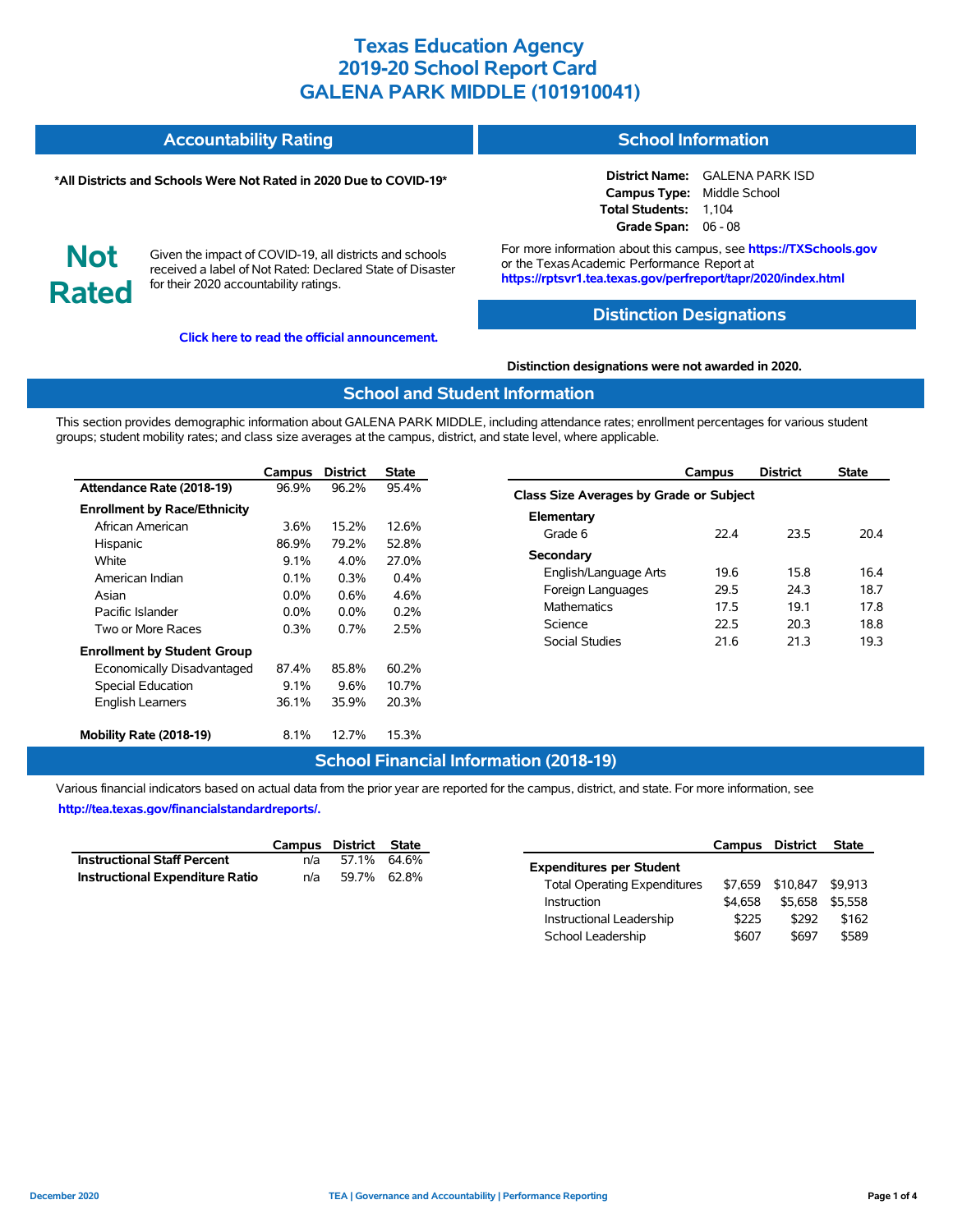#### **STAAR Outcomes**

This section provides STAAR performance and Academic Growth outcomes. Academic Growth measures whether students are maintaining performance or improving from year to year. **Please note that due to the cancellation of spring 2020 State of Texas Assessments of Academic Readiness (STAAR) due to the COVID-19 pandemic, the performance of this year's report is not updated.**

|                                                                                |              |          |          |          |                                   |          |               |          |        |                          | Two or                   |          |
|--------------------------------------------------------------------------------|--------------|----------|----------|----------|-----------------------------------|----------|---------------|----------|--------|--------------------------|--------------------------|----------|
|                                                                                |              |          |          |          | African                           |          |               | American |        | <b>Pacific</b>           | More                     | Econ     |
|                                                                                |              | State    |          |          | District Campus American Hispanic |          | White         | Indian   | Asian  | <b>Islander</b>          | Races                    | Disadv   |
| STAAR Performance Rates at Approaches Grade Level or Above (All Grades Tested) |              |          |          |          |                                   |          |               |          |        |                          |                          |          |
| All Subjects                                                                   | 2019         | 78%      | 78%      | 74%      | 70%                               | 74%      | 73%           | $\ast$   | $\ast$ | $\ast$                   | $\overline{\phantom{a}}$ | 73%      |
|                                                                                | 2018         | 77%      | 76%      | 71%      | 65%                               | 71%      | 70%           | 57%      | $\ast$ | $\ast$                   | 80%                      | 70%      |
| ELA/Reading                                                                    | 2019         | 75%      | 73%      | 74%      | 66%                               | 74%      | 70%           | $\ast$   | $\ast$ | *                        | $\overline{\phantom{a}}$ | 73%      |
|                                                                                | 2018         | 74%      | 72%      | 72%      | 73%                               | 72%      | 68%           | $\ast$   | $\ast$ | $\ast$                   | $\ast$                   | 71%      |
| <b>Mathematics</b>                                                             | 2019         | 82%      | 84%      | 82%      | 80%                               | 82%      | 79%           | $\ast$   | $\ast$ | *                        | $\overline{\phantom{a}}$ | 82%      |
|                                                                                | 2018         | 81%      | 84%      | 76%      | 63%                               | 77%      | 76%           | $\ast$   | $\ast$ | $\ast$                   | $\ast$                   | 76%      |
| Writing                                                                        | 2019         | 68%      | 67%      | 65%      | 67%                               | 64%      | 67%           |          | $\ast$ | $\ast$                   | $\overline{\phantom{a}}$ | 63%      |
|                                                                                | 2018         | 66%      | 64%      | 64%      | 57%                               | 66%      | 40%           | $\ast$   |        |                          | $\overline{\phantom{a}}$ | 64%      |
| Science                                                                        | 2019         | 81%      | 82%      | 78%      | 75%                               | 78%      | 75%           | $\ast$   |        |                          | $\overline{\phantom{a}}$ | 77%      |
|                                                                                | 2018         | 80%      | 80%      | 73%      | 67%                               | 73%      | 91%           | $\ast$   |        |                          | $\ast$                   | 71%      |
| Social Studies                                                                 | 2019         | 81%      | 79%      | 57%      | 50%                               | 57%      | 50%           | $\ast$   |        |                          | $\overline{\phantom{a}}$ | 55%      |
|                                                                                | 2018         | 78%      | 71%      | 52%      | 56%                               | 51%      | 64%           | $\ast$   |        | $\overline{\phantom{0}}$ | $\ast$                   | 50%      |
| STAAR Performance Rates at Meets Grade Level or Above (All Grades Tested)      |              |          |          |          |                                   |          |               |          |        |                          |                          |          |
| All Subjects                                                                   | 2019         | 50%      | 46%      | 38%      | 36%                               | 38%      | 33%           | $\ast$   | ∗      | $\ast$                   |                          | 37%      |
|                                                                                | 2018         | 48%      | 44%      | 36%      | 28%                               | 37%      | 38%           | 0%       | $\ast$ | $\ast$                   | 40%                      | 35%      |
| ELA/Reading                                                                    | 2019         | 48%      | 41%      | 35%      | 34%                               | 35%      | 33%           | $\ast$   | $\ast$ | *                        | $\overline{\phantom{a}}$ | 35%      |
|                                                                                | 2018         | 46%      | 40%      | 36%      | 37%                               | 36%      | 36%           | $\ast$   | $\ast$ | $\ast$                   | $\ast$                   | 36%      |
| Mathematics                                                                    | 2019         | 52%      | 53%      | 44%      | 43%                               | 44%      | 39%           | $\ast$   | $\ast$ | *                        | $\overline{\phantom{a}}$ | 43%      |
|                                                                                | 2018         | 50%      | 50%      | 39%      | 26%                               | 40%      | 41%           | $\ast$   | $\ast$ | $\ast$                   | $\ast$                   | 37%      |
| Writing                                                                        | 2019         | 38%      | 33%      | 34%      | 33%                               | 35%      | 17%           |          | $\ast$ | $\ast$                   | $\overline{a}$           | 35%      |
|                                                                                | 2018         | 41%      | 37%      | 36%      | 29%                               | 37%      | 0%            | $\ast$   |        | $\overline{a}$           | $\overline{\phantom{a}}$ | 35%      |
| Science                                                                        | 2019         | 54%      | 51%      | 43%      | 44%                               | 43%      | 25%           | $\ast$   |        | $\overline{\phantom{0}}$ | $\overline{\phantom{a}}$ | 42%      |
|                                                                                | 2018         | 51%      | 45%      | 44%      | 28%                               | 44%      | 73%           | $\ast$   |        |                          | $\ast$                   | 43%      |
| Social Studies                                                                 | 2019         | 55%      | 51%      | 22%      | 19%                               | 22%      | 13%           | ∗        |        | $\overline{a}$           | $\overline{\phantom{a}}$ | 21%      |
|                                                                                | 2018         | 53%      | 45%      | 20%      | 17%                               | 20%      | 36%           | $\ast$   |        |                          | $\ast$                   | 19%      |
| STAAR Performance Rates at Masters Grade Level (All Grades Tested)             |              |          |          |          |                                   |          |               |          |        |                          |                          |          |
| All Subjects                                                                   | 2019         | 24%      | 18%      | 13%      | 11%                               | 14%      | 7%            | $\ast$   | $\ast$ | *                        |                          | 13%      |
|                                                                                | 2018         | 22%      | 16%      | 14%      | 4%                                | 15%      | 15%           | 0%       | *      | $\ast$                   | 10%                      | 14%      |
| ELA/Reading                                                                    | 2019         | 21%      | 14%      | 15%      | 14%                               | 16%      | 9%            | $\ast$   | $\ast$ | $\ast$                   | $\overline{\phantom{a}}$ | 14%      |
|                                                                                | 2018         | 19%      | 13%      | 17%      | 5%                                | 17%      | 11%           | $\ast$   | $\ast$ | *                        | $\ast$                   | 16%      |
| <b>Mathematics</b>                                                             | 2019         | 26%      | 25%      | 13%      | 7%                                | 14%      | 7%            | $\ast$   | $\ast$ | *                        | $\overline{\phantom{a}}$ | 13%      |
|                                                                                | 2018         | 24%      | 21%      | 13%      | 5%                                | 14%      | 14%           | $\ast$   | $\ast$ | $\ast$                   | $\ast$                   | 12%      |
| Writing                                                                        | 2019         | 14%      | 9%       | 7%       | 8%                                | 7%       | 17%           |          | $\ast$ | $\ast$                   | $\overline{\phantom{a}}$ | 7%       |
|                                                                                | 2018         | 13%      | 9%       | 6%       | 0%                                | 7%       | 0%            | $\ast$   |        |                          | $\overline{\phantom{a}}$ | 6%       |
| Science                                                                        | 2019         | 25%      | 18%      | 17%      | 19%                               | 18%      | 0%            | $\ast$   |        |                          | $\overline{a}$           | 17%      |
|                                                                                | 2018         | 23%      | 15%      | 23%      | 6%                                | 23%      | 36%           | $\ast$   |        |                          | $\ast$                   | 22%      |
| Social Studies                                                                 | 2019         | 33%      | 26%      | 8%       | $6\%$                             | 8%       | $0\%$         |          |        |                          |                          | 8%       |
|                                                                                | 2018         | 31%      | 22%      | 9%       | 6%                                | 8%       | 18%           |          |        |                          |                          | $8\%$    |
|                                                                                |              |          |          |          |                                   |          |               |          |        |                          |                          |          |
| Academic Growth Score (All Grades Tested)                                      |              |          |          |          |                                   |          |               |          |        | *                        |                          |          |
| <b>Both Subjects</b>                                                           | 2019         | 69       | 69       | 63       | 67                                | 64       | 45            |          |        |                          | $\ast$                   | 62       |
|                                                                                | 2018         | 69       | 69       | 65       | 67                                | 65       | 71            |          |        | *                        |                          | 66       |
| ELA/Reading                                                                    | 2019<br>2018 | 68       | 66<br>68 | 62       | 65<br>73                          | 63<br>67 | 51            | $\ast$   |        | *                        | $\ast$                   | 61<br>67 |
| Mathematics                                                                    | 2019         | 69<br>70 | 72       | 67<br>64 | 69                                | 66       | 65            |          |        | *                        |                          | 64       |
|                                                                                | 2018         | $70\,$   | 71       | 63       | 62                                | 63       | 40<br>$77 \,$ | $\ast$   |        | $\ast$                   | $\ast$                   | 64       |
|                                                                                |              |          |          |          |                                   |          |               |          |        |                          |                          |          |

 **? Indicates that the data for this item were statistically improbable or were reported outside a reasonable range.**

 **- Indicates zero observations reported for this group. \* Indicates results are masked due to small numbers to protect student confidentiality.**

**n/a Indicates data reporting is not applicable for this group.**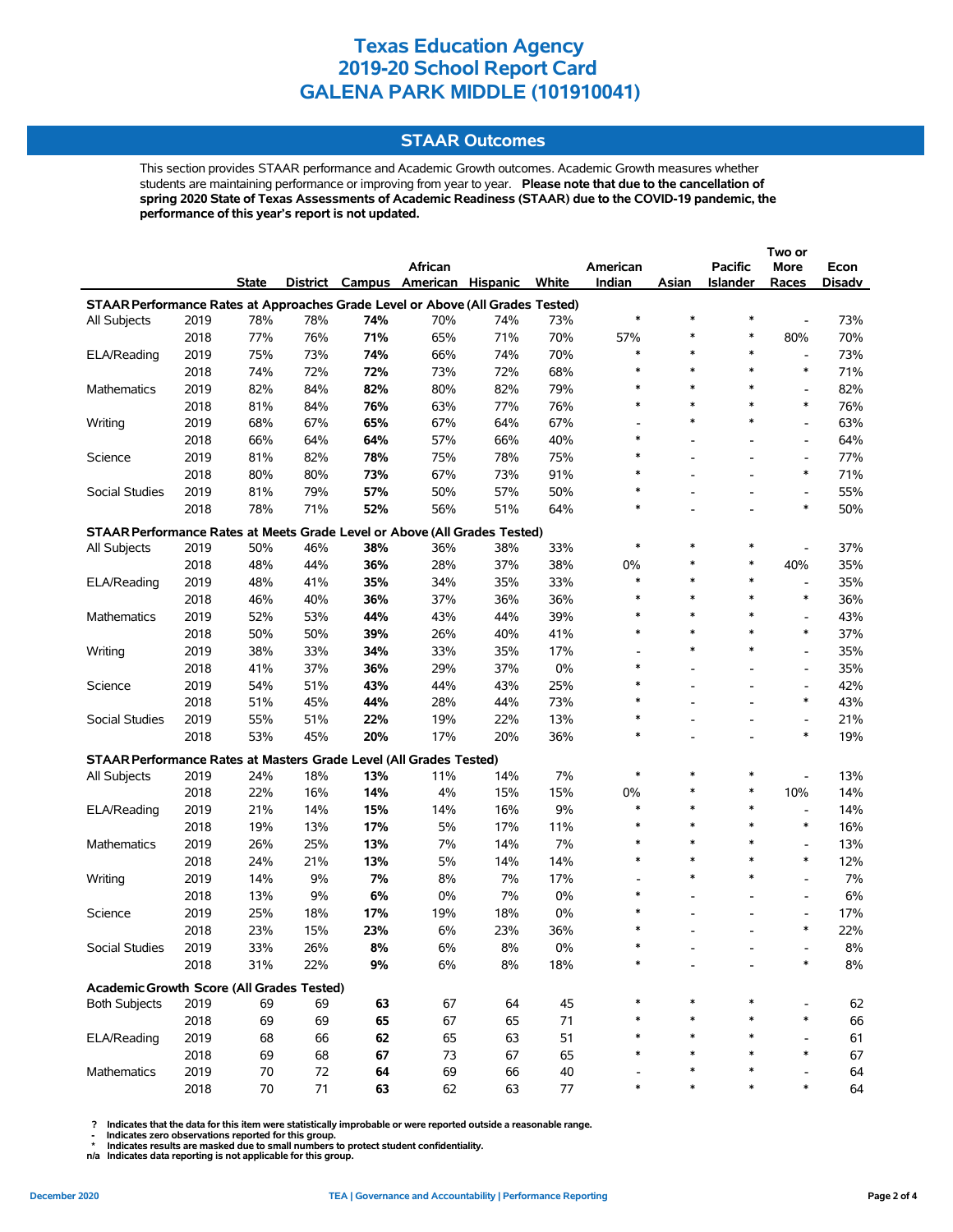### **Prior-Year Non-Proficient and Student Success Initiative STAAR Outcomes**

Progress of Prior-Year Non-Proficient Students shows STAAR performance rates for students who did not perform satisfactorily in 2017-18 but did in 2018-19. Student Success Initiative shows rates related to the requirement for students to demonstrate proficiency on the reading and mathematics STAAR in grades 5 and 8. **Please note that due to the cancellation of spring 2020 State of Texas Assessments of Academic Readiness (STAAR) due to the COVID-19 pandemic, this year's report is not updated.**

|                                      |              |          |                                                   |                                                                       |                 |        |          |        |                 | Two or      |               |  |  |
|--------------------------------------|--------------|----------|---------------------------------------------------|-----------------------------------------------------------------------|-----------------|--------|----------|--------|-----------------|-------------|---------------|--|--|
|                                      |              |          |                                                   | <b>African</b>                                                        |                 |        | American |        | <b>Pacific</b>  | <b>More</b> | Econ          |  |  |
|                                      | <b>State</b> | District | Campus                                            | American                                                              | <b>Hispanic</b> | White  | Indian   | Asian  | <b>Islander</b> | Races       | <b>Disadv</b> |  |  |
|                                      |              |          | Progress of Prior-Year Non-Proficient Students    |                                                                       |                 |        |          |        |                 |             |               |  |  |
| Sum of Grades 4-8                    |              |          |                                                   |                                                                       |                 |        |          |        |                 |             |               |  |  |
| Reading<br>2019                      | 41%          | 42%      | 40%                                               | 33%                                                                   | 40%             | 40%    |          |        |                 |             | 39%           |  |  |
| 2018                                 | 38%          | 39%      | 39%                                               | 53%                                                                   | 38%             | $\ast$ | $\ast$   |        |                 | $\ast$      | 38%           |  |  |
| <b>Mathematics</b>                   |              |          |                                                   |                                                                       |                 |        |          |        |                 |             |               |  |  |
| 2019                                 | 45%          | 50%      | 60%                                               | 59%                                                                   | 60%             | 57%    |          |        |                 |             | 61%           |  |  |
| 2018                                 | 47%          | 55%      | 53%                                               | *                                                                     | 55%             | 50%    | *        |        |                 | *           | 53%           |  |  |
| <b>Students Success Initiative</b>   |              |          |                                                   |                                                                       |                 |        |          |        |                 |             |               |  |  |
| <b>Grade 8 Reading</b>               |              |          |                                                   |                                                                       |                 |        |          |        |                 |             |               |  |  |
|                                      |              |          |                                                   | Students Meeting Approaches Grade Level on First STAAR Administration |                 |        |          |        |                 |             |               |  |  |
| 2019                                 | 78%          | 75%      | 73%                                               | 56%                                                                   | 74%             | 63%    | *        |        |                 |             | 71%           |  |  |
|                                      |              |          | <b>Students Requiring Accelerated Instruction</b> |                                                                       |                 |        |          |        |                 |             |               |  |  |
| 2019                                 | 22%          | 25%      | 27%                                               | 44%                                                                   | 26%             | 38%    | *        |        |                 |             | 29%           |  |  |
| <b>STAAR Cumulative Met Standard</b> |              |          |                                                   |                                                                       |                 |        |          |        |                 |             |               |  |  |
| 2019                                 | 85%          | 83%      | 84%                                               | 75%                                                                   | 85%             | 88%    | *        |        |                 |             | 84%           |  |  |
| <b>Grade 8 Mathematics</b>           |              |          |                                                   |                                                                       |                 |        |          |        |                 |             |               |  |  |
|                                      |              |          |                                                   | Students Meeting Approaches Grade Level on First STAAR Administration |                 |        |          |        |                 |             |               |  |  |
| 2019                                 | 82%          | 86%      | 87%                                               | 69%                                                                   | 89%             | 78%    | *        | $\ast$ | *               |             | 87%           |  |  |
|                                      |              |          | <b>Students Requiring Accelerated Instruction</b> |                                                                       |                 |        | *        | $\ast$ | $\ast$          |             |               |  |  |
| 2019                                 | 18%          | 14%      | 13%                                               | 31%                                                                   | 11%             | 22%    |          |        |                 |             | 13%           |  |  |
| <b>STAAR Cumulative Met Standard</b> |              |          |                                                   |                                                                       |                 | 78%    | *        | $\ast$ | *               |             |               |  |  |
| 2019                                 | 88%          | 91%      | 93%                                               | 94%                                                                   | 94%             |        |          |        |                 |             | 93%           |  |  |

 **? Indicates that the data for this item were statistically improbable or were reported outside a reasonable range.**

 **- Indicates zero observations reported for this group. \* Indicates results are masked due to small numbers to protect student confidentiality.**

**n/a Indicates data reporting is not applicable for this group.**